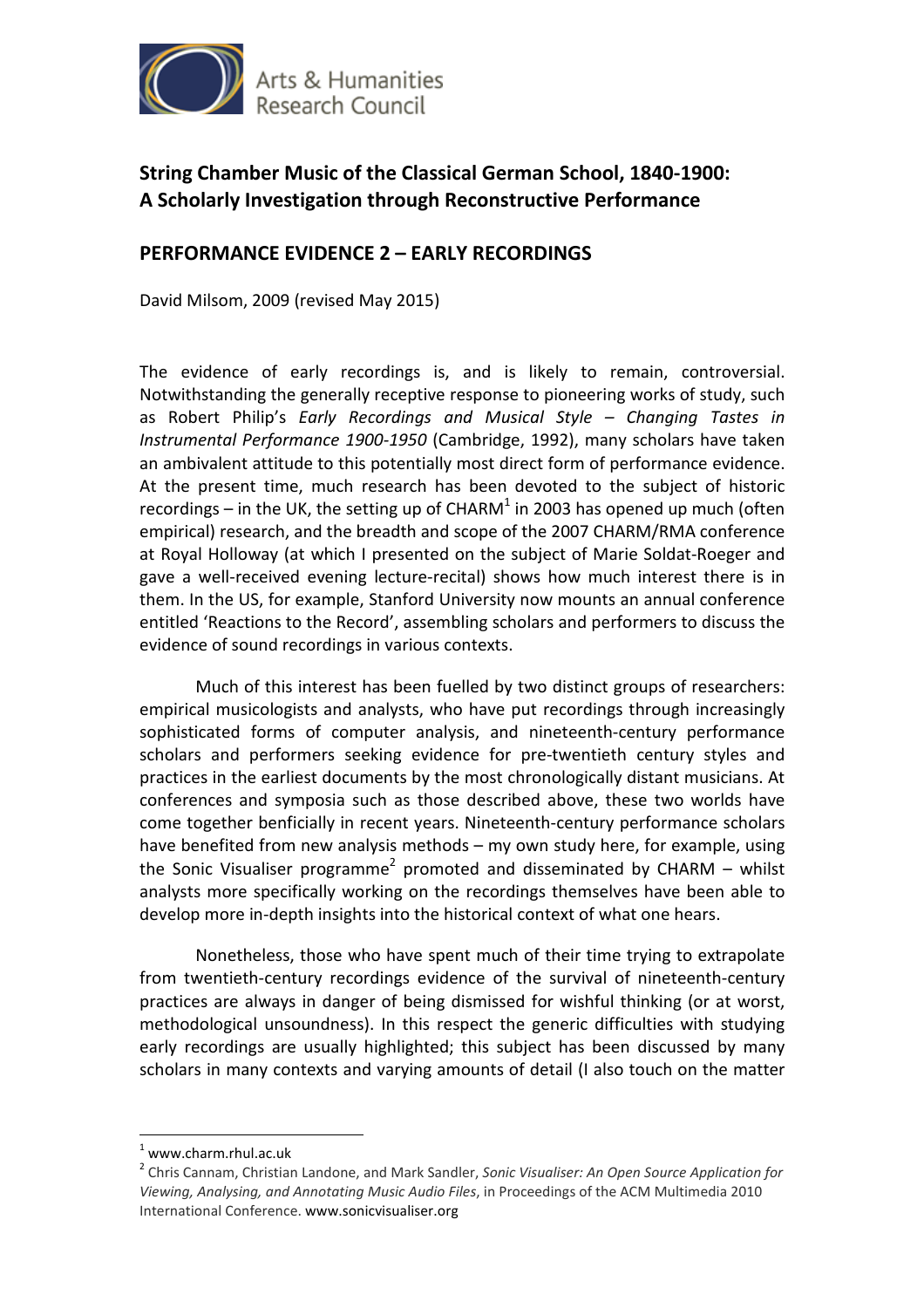on numerous occasions in this project, especially in the Joachim and Soldat-Roeger articles). The principal difficulties might be summarised thus:

- 1. Early (especially pre-electric) recordings are of very poor quality, making the verisimilitude of what one hears relative to the original performance in dispute – the extent to which what one hears is a faithful recreation of the original performance is doubtful.
- 2. Apart from sound quality, early (especially pre-electric) recordings create unquantifiable interference with the original, intended performance style. This is particularly the case in relation to the inconveniences of the process (solo performers standing with their instruments inside the bell of the recording horn; singers being pulled and pushed away from and closer to the apparatus; musicians dashing from their orchestral places to play solos into individual recording horns; small orchestras with dubious re-scorings). The time limitations of the short (c.4-minute) disc sides raise doubts as to choice of tempi, etc. Time limits also affected repertoire recorded ('encore' pieces rather than major works, for example) whilst the commercial nature of the enterprise meant that records were made primarily to sell to the public, rather than to be of historical interest to future generations!
- 3. Many of the most interesting performers are the earliest-born. Whilst it is credible that Joachim (born 1831) or singer Charles Santley (born 1834) retained something of their nineteenth-century performance style at the time they recorded, they were very old. The extent to which old age and possible infirmity result in some of the peculiarities of what we hear on these discs is impossible to quantify.

This makes the study of early recordings difficult, but not impossible. Whilst tempo, pitch and timbre might well be interfered with by technological limitations and by general matters of performance security (such as intonation) with some of the performers in old age, matters of phrasing, tempo flexibility and even vibrato and portamento are likely to be represented reasonably faithfully in spite of these problems. Programmes such as  $\text{Capo}_i^3$  used here to slow recorded music down without altering pitch, enable the listener to hear the mechanisms of portamento and vibrato much more easily.

 In the context of this study, the evidence of relevant early recordings is seen as one form of contributory data to the acquisition of probable 'classical' German string performing practices. The project methodology, as described elsewhere, seeks to synergise this with the evidence of annotated performing editions and of course against the backdrop of treatises and other written evidence of performance theory of the nineteenth century.

 Given that this study is primarily dedicated to the task of creating a recorded performance output (albeit research-based), I have not included comprehensive analyses of the early recordings that have influenced the project. Much of this work in fact dates from my scholarship before embarking on this project: *Theory and* 

 $\overline{a}$ 

<sup>3</sup> http://supermegaultragroovy.com/products/capo/